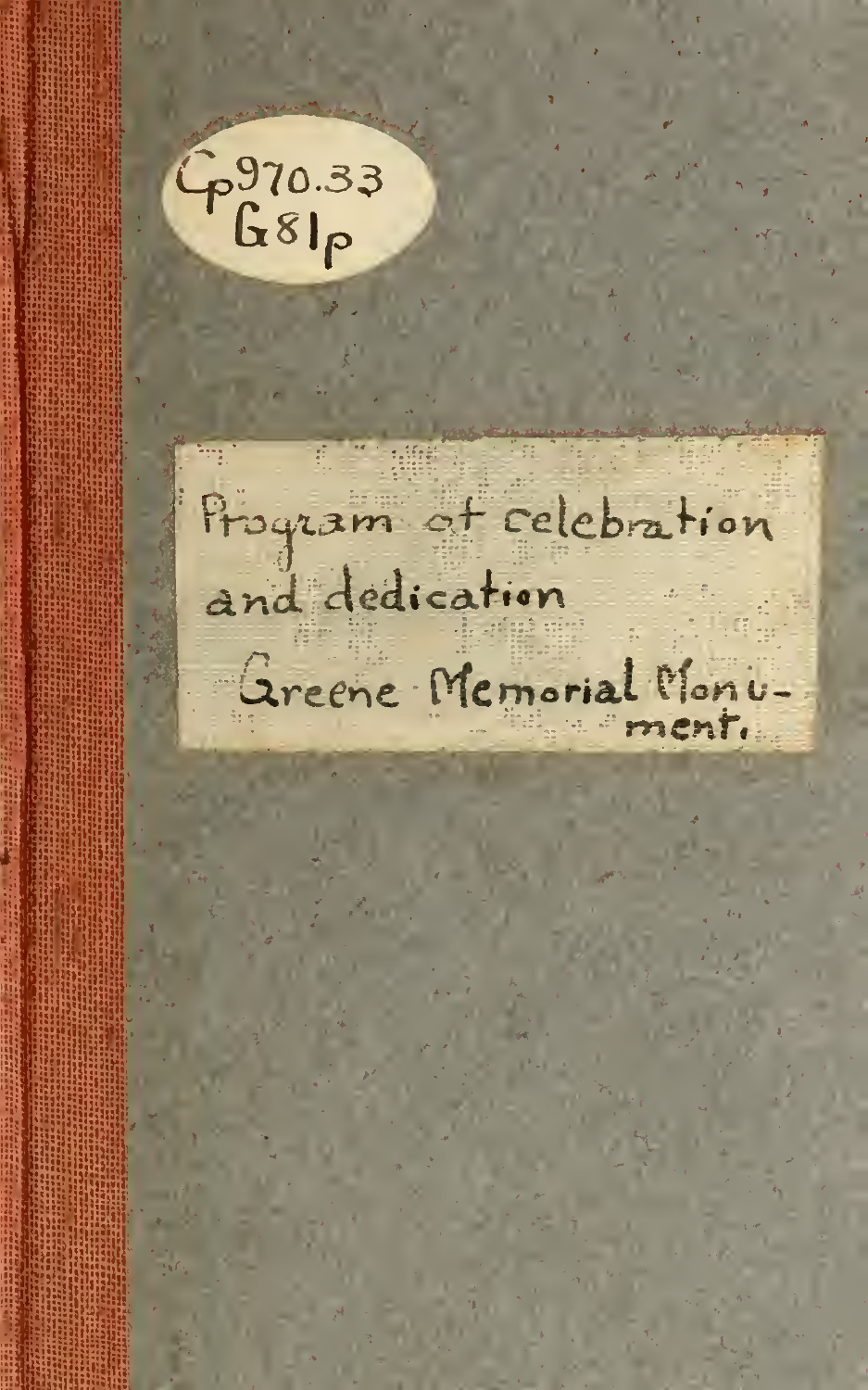

Library OF THE

# University of North Carolina

This book was presented by the farniiy of the late KEMP PLUMMER BATTLE,

President of the University of North Carolina from 1876 to 1890

# $G970.53-G8|p$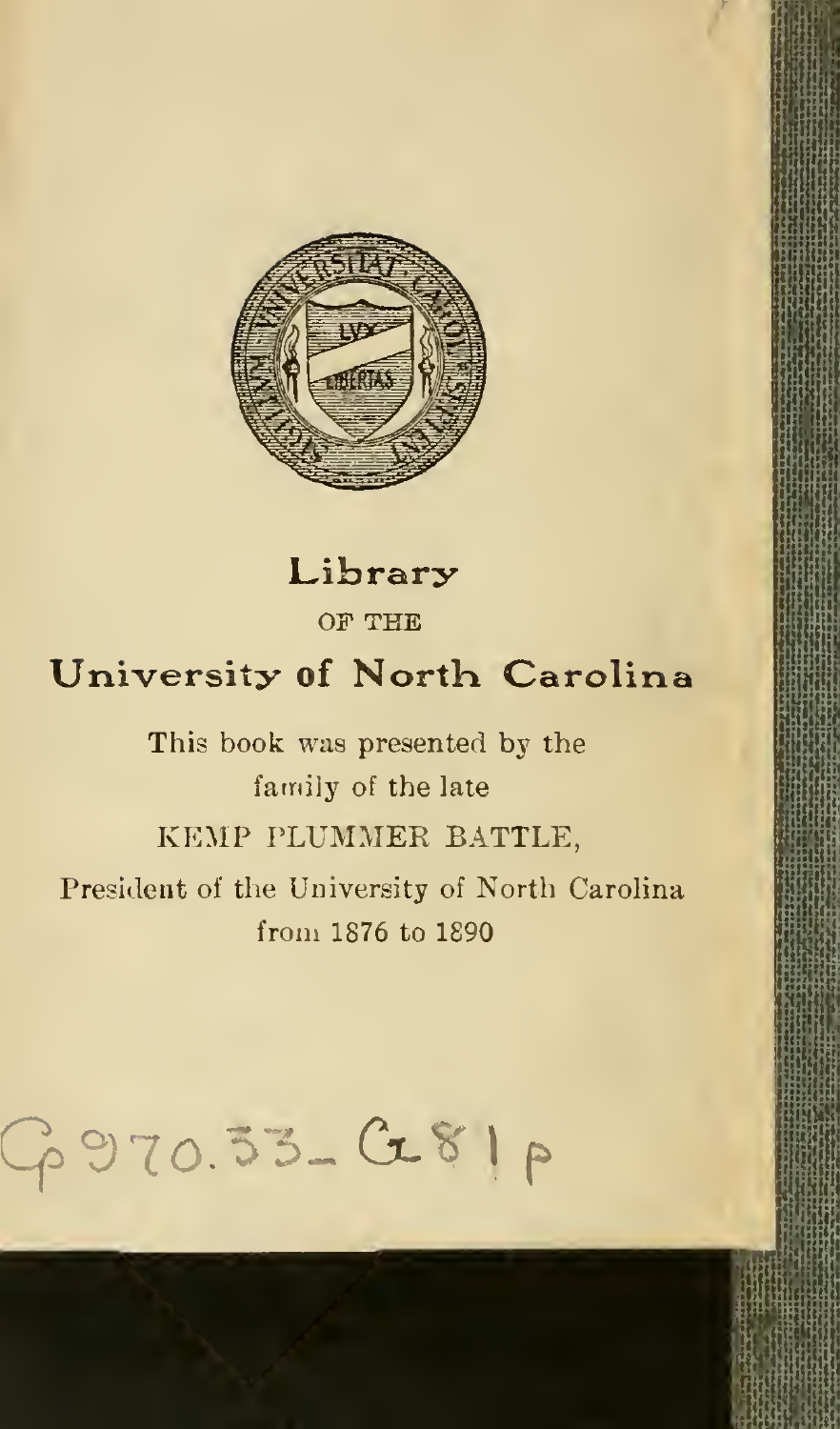# PROGRAM OF CELEBRATION AND DEDICATION

of the

# **Creene Memorial Monument**

At

# GUILFORD COURT HOUSE BATTLE-**FIELD**

## July 3rd, 1915

"In the manoeuvering that preceded it, in the strategy that compelled it, in the heroism that sig nalized it, and in the results that flowed from it, the Battle of Guilford Court House is second to no battle fought on American soil. Over the brave men who fell here their comrades marched to ultimate victory at Yorktown, and the cause of constitutional self government to assured triumph at Philadelphia. To officer and private, to continental soldier and volunteer militiaman, honor and award are alike due; they need neither defence nor eulogy, but only just recognition. A grateful nation erects this monument, therefore, as an expression of its solemn pride in the men who fought here, of its imperishable devotion to their memory, and of its unalterable confidence in the per manence of the principles which their example vindi cated and their blood consecrated."

 $P<sup>12.199</sup>$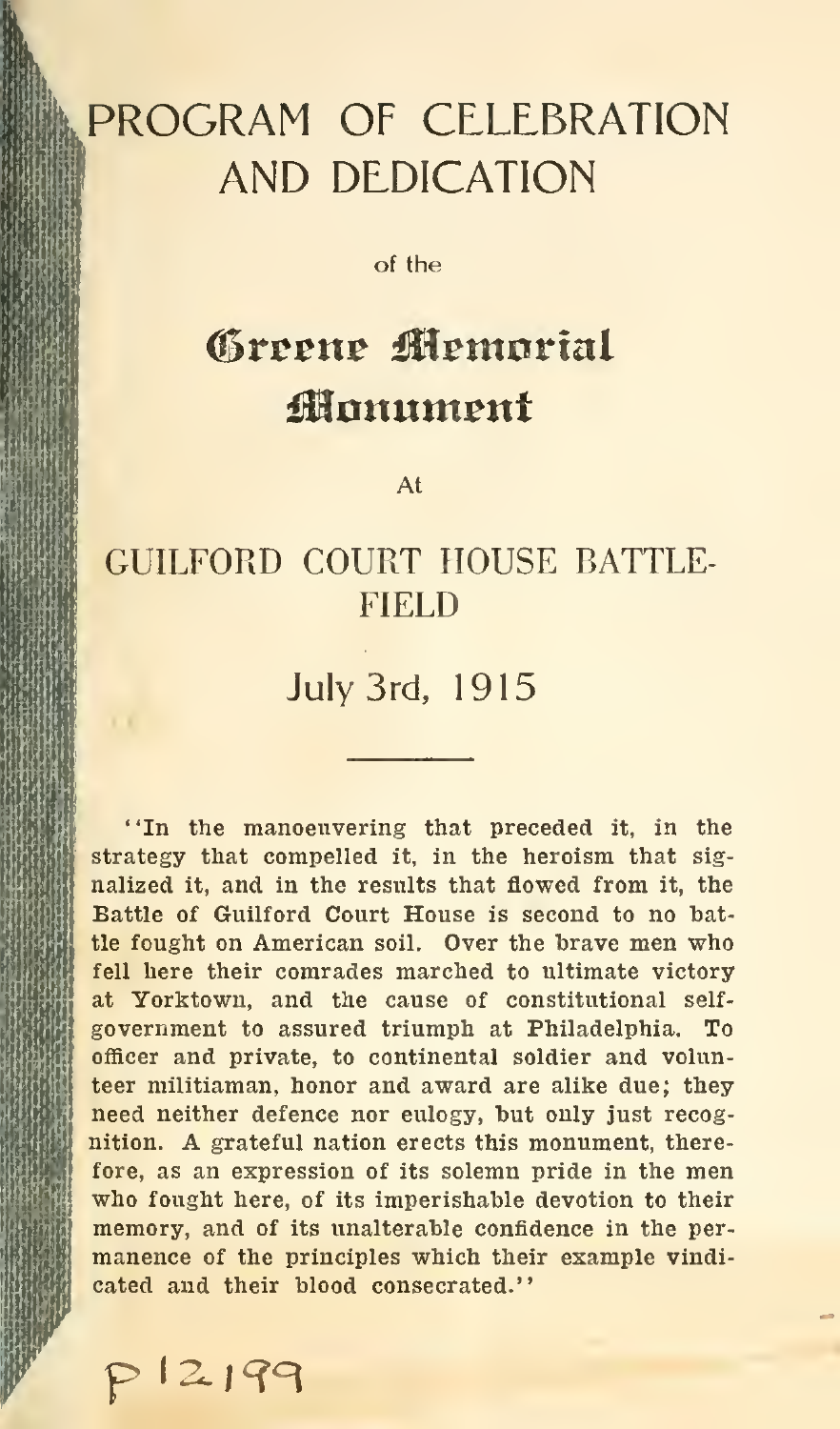# Program of the Twenty-sixth Annual Celebration

at

#### Guilford Court House Battlefield

#### July 3rd, 1915

#### 9:30 A. M.

- Line of march will form in following order: The Adjutant-General of North Carolina and Chief Marshal; thirteen young ladies on horseback, representing the Original Thirteen States; Regimental Bands; Marshals of the Day; Speakers and Guests of Honor; Military Companies; Artillery Corps; Boy Scouts.
- The parade will move across the battlefield along the old historic roads to the Speakers' Pavilion.

#### SxprriBpB at -#peakpra' llauilmn

#### 10:15 A. M.

Music—Regimental Band

- Invocation—Rt. Rev. Joseph Blount Cheshire. Bifhop of North Carolina
- Address of Wclcome-Governor Craig, of North Carolina

Address—Governor Goldsborough, of Maryland Music—Chorus and Regimental Band

Address—Governor Miller, of Delaware

Address-The Lieutenant-Governor of Georgia Music—Chorus

Address—Lieutenant-Governor Bethea, of South Carolina

Address—By the Official Representative of the State of Virginia, to be appointed by Governor Stuart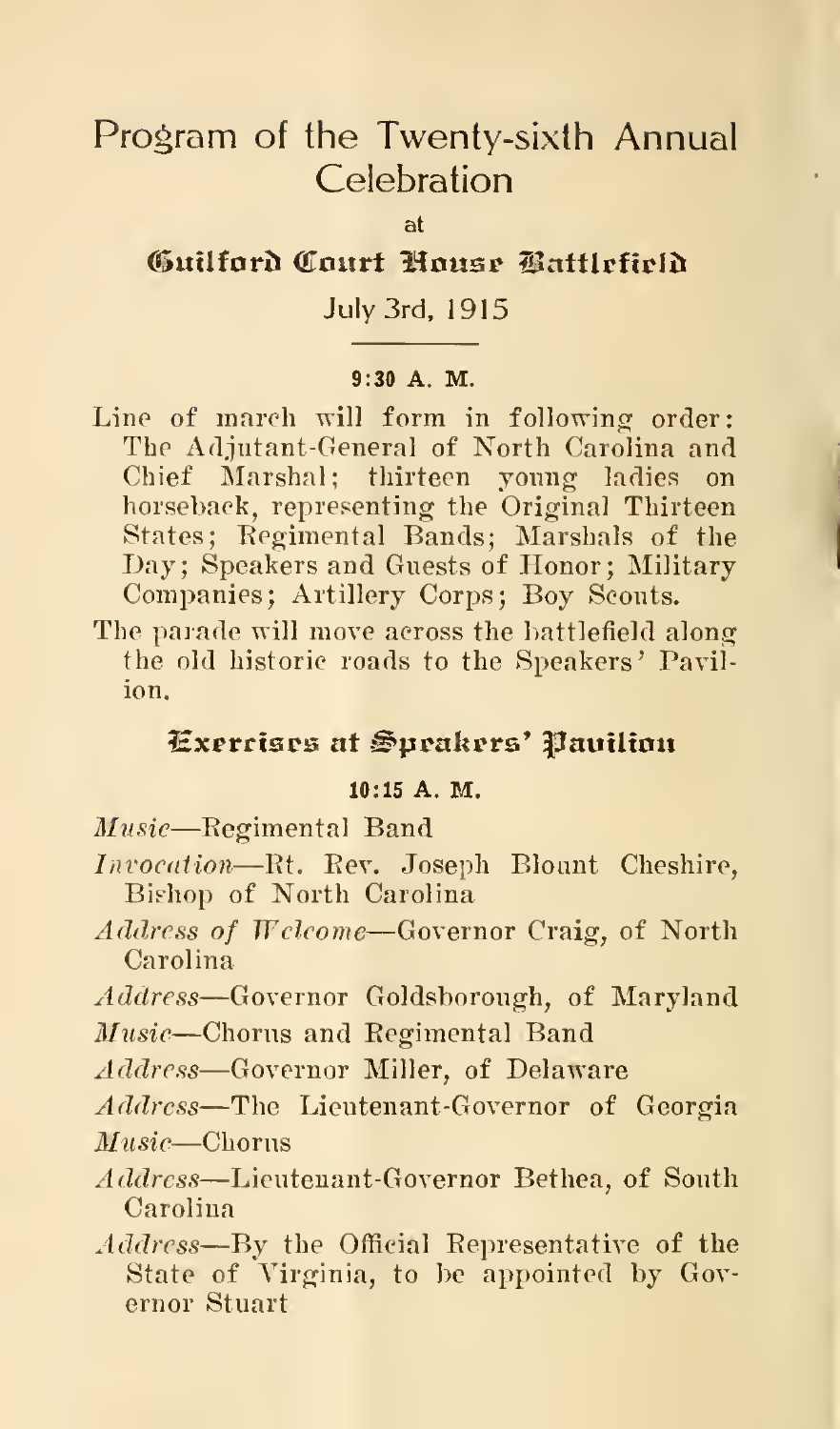#### Music—Eecjimental Band

- Address—The Governor of Rhode Island, or his Official Representative.
- Address of Presentation of the Greene Memorial Monument to the Guilford Battle Ground Company—Senator Lee S. Overman, of North Carolina
- Address of Acceptance of the Greene Memorial Monument, on behalf of the Guilford Battle Ground Company—Hon Charles M. Stedman
- Benediction-Rt. Rev. Edward Rondthaler, Bishop'of the Moravian Church

#### 1:00 P. M.

At the conclusion of the addresses, the procession, led by Band and Chorus, will march through double lines of troops to the Greene Memorial Monument. The monument will be unveiled by a lineal descendant of General Nathanael Greene

#### 1:30 P. M.

After the unveiling, Governor Goldsborough, of Maryland, will place a wreath on the monument erected by the Maryland Historical Society to the memory of the Maryland troops who fought in the battle of Guilford Court **House** 

#### 1:45 P. M.

Eeview of Troops and Exhibition Drill

At the conclusion of the formal exercises, a luncheon will be tendered by the Guilford Battle Ground Company to its guests. At this luncheon a number of visitors will respond to toasts.

Note.—The above program, while approximately accurate, is tentative, and may be changed in some slight details.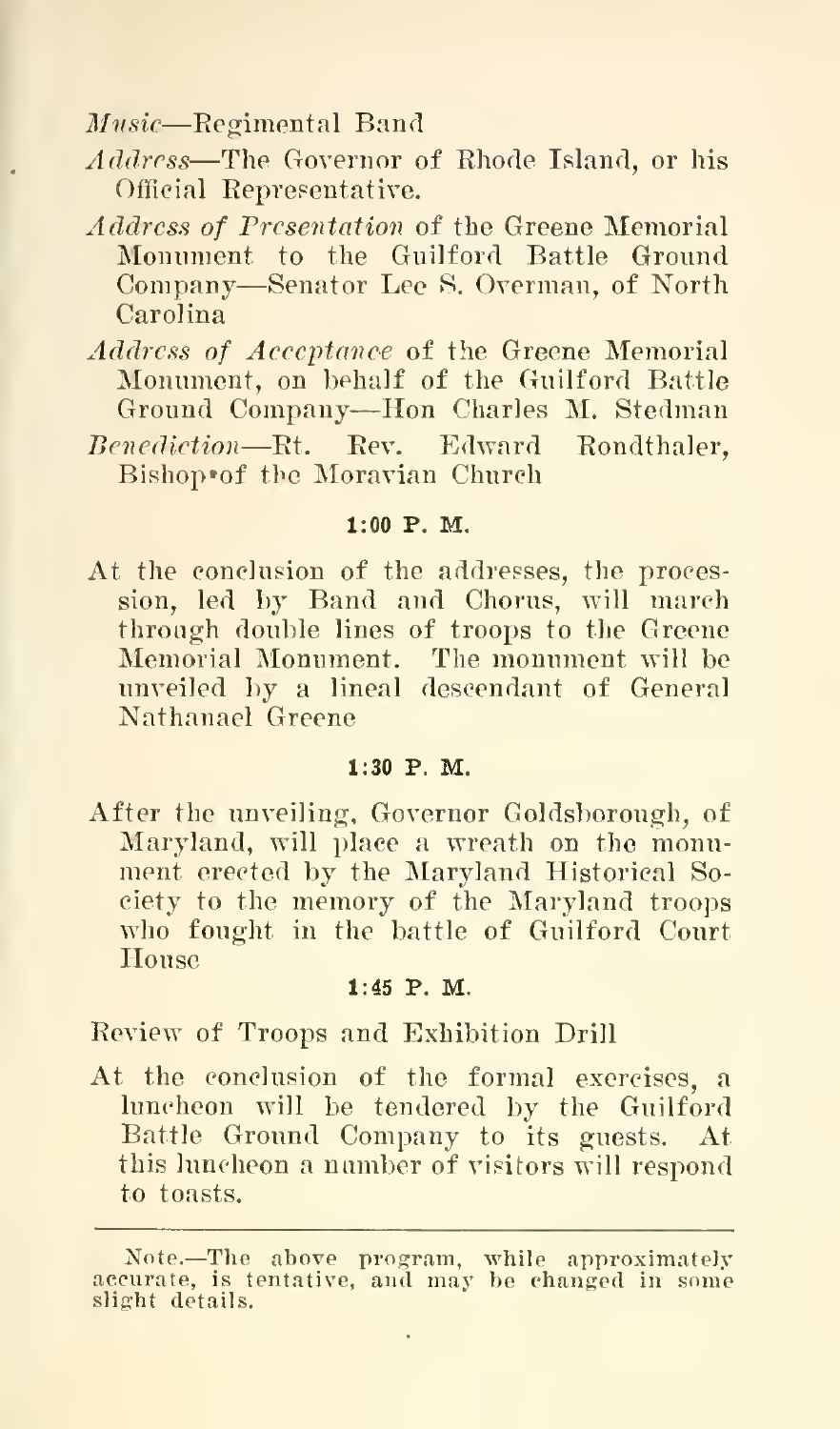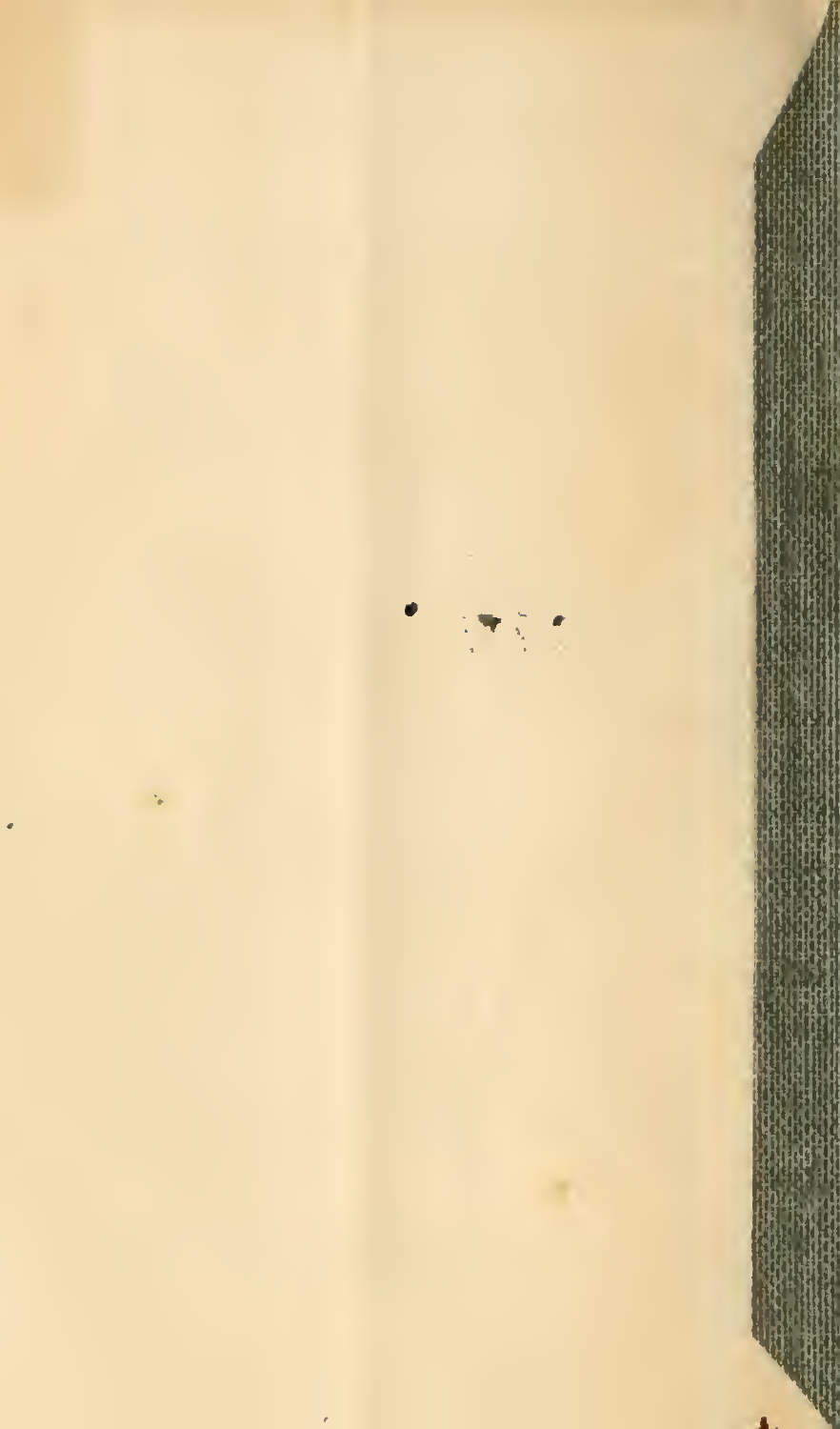Photomount Pamphlet<br>Binder

# UNIVERSITY OF N.C. AT CHAPEL HILL 00032699296

### FOR USE ONLY IN

## THE NORTH CAROLINA COLLECTION